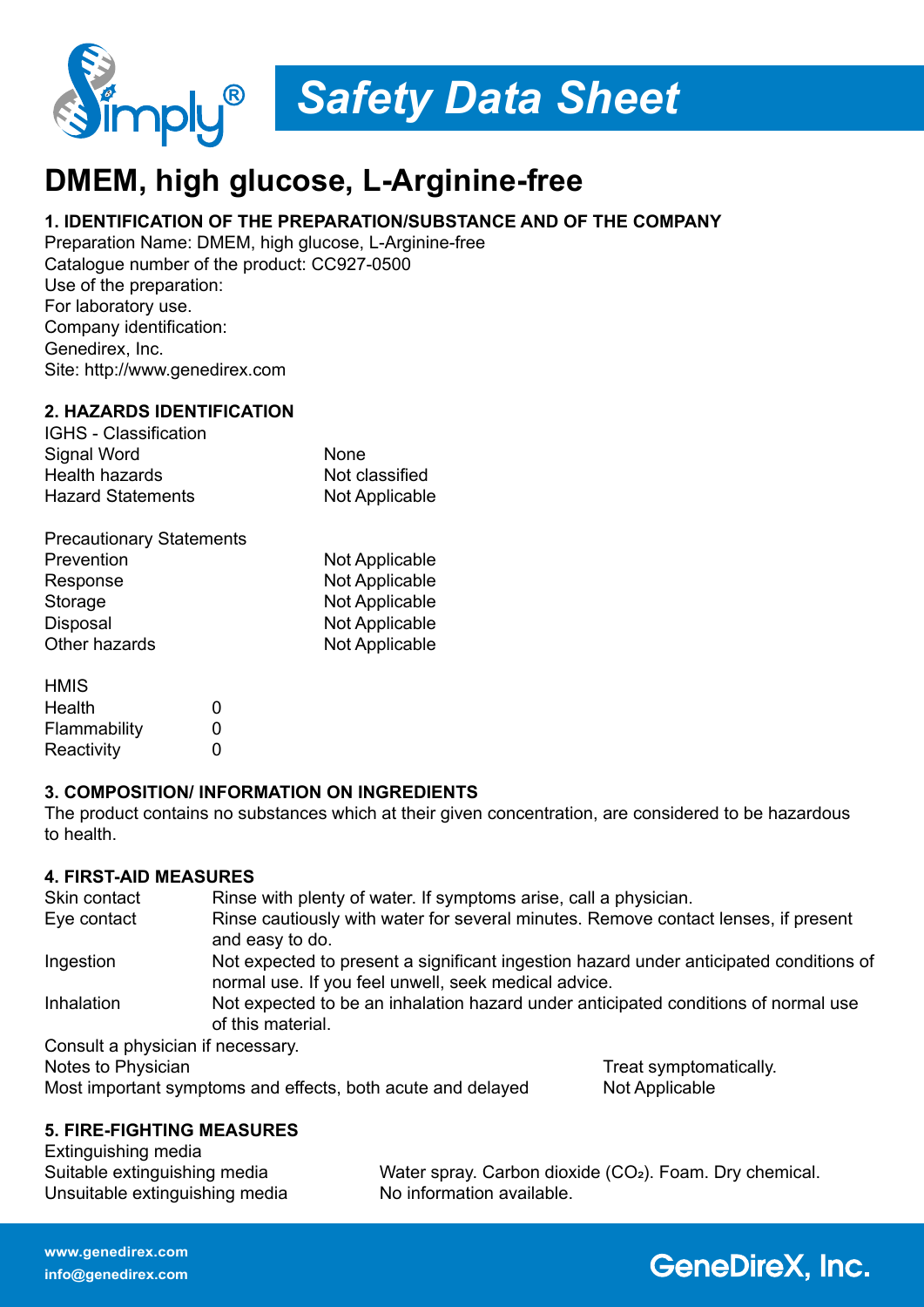

*Safety Data Sheet*

Special hazards arising from the substance or mixture Not known. Advice for fire-fighters  $\sim$  Standard procedure for chemical fires.

#### **6. ACCIDENTAL RELEASE MEASURES**

Personal precautions, protective equipment and emergency procedures Ensure adequate ventilation. Always wear recommended Personal Protective Equipment. Use personal protection equipment. See Section 8 for more detail. Environmental precautions No special environmental precautions required. Methods and material for containment and cleaning up Soak up with inert absorbent material. Reference to other sections See section 8 for more information

#### **7. HANDLING AND STORAGE**

Precautions for safe handling Use personal protective equipment as required. . Conditions for safe storage, including any incompatibilities Keep in a dry, cool and well-ventilated place. Keep in properly labeled containers. Specific end use(s) For research use only

#### **8. EXPOSURE CONTROLS/PERSONAL PROTECTION**

| Control parameters                   |                                                                                                                                    |
|--------------------------------------|------------------------------------------------------------------------------------------------------------------------------------|
| <b>Exposure Limits</b>               | Contains no substances with occupational exposure limit values.                                                                    |
| <b>Engineering measures</b>          | Ensure adequate ventilation, especially in confined areas                                                                          |
| Exposure controls                    |                                                                                                                                    |
| <b>Personal Protective Equipment</b> |                                                                                                                                    |
| Respiratory protection               | In case of insufficient ventilation wear respirators and components tested<br>and approved under appropriate government standards. |
| Hand protection                      | Wear suitable gloves Glove material: Compatible chemical-resistant gloves.                                                         |
| Eye protection                       | Tight sealing safety goggles                                                                                                       |
| <b>Skin and Body Protection</b>      | Wear suitable protective clothing                                                                                                  |
| Hygiene measures                     | Handle in accordance with good industrial hygiene and safety practice                                                              |
| Environmental exposure controls      | No special environmental precautions required.                                                                                     |

#### **9. PHYSICAL AND CHEMICAL PROPERTIES**

- General information Appearance Liquid Odor No information available Boiling point / boiling range <sup>c</sup>C Mixture has not been tested <sup>e</sup>F Mixture has not been tested Melting point / melting range <sup>o</sup>C Mixture has not been tested <sup>o</sup>F No Mixture has not been tested Flash point **Figure 1** <sup>o</sup>C No Mixture has not been tested <sup>o</sup>F No Mixture has not been tested Autoignition Temperature <sup>o</sup>C No Mixture has not been tested <sup>o</sup>F No Mixture has not been tested Decomposition temperature <sup>o</sup>C Mixture has not been tested <sup>o</sup>F Mixture has not been tested Evaporation rate No data available Flammability (solid, gas) No data available Upper explosion limit Mixture has not been tested Lower explosion limit Mixture has not been tested
	-
	-
	-
	-
	-

## **GeneDireX, Inc.**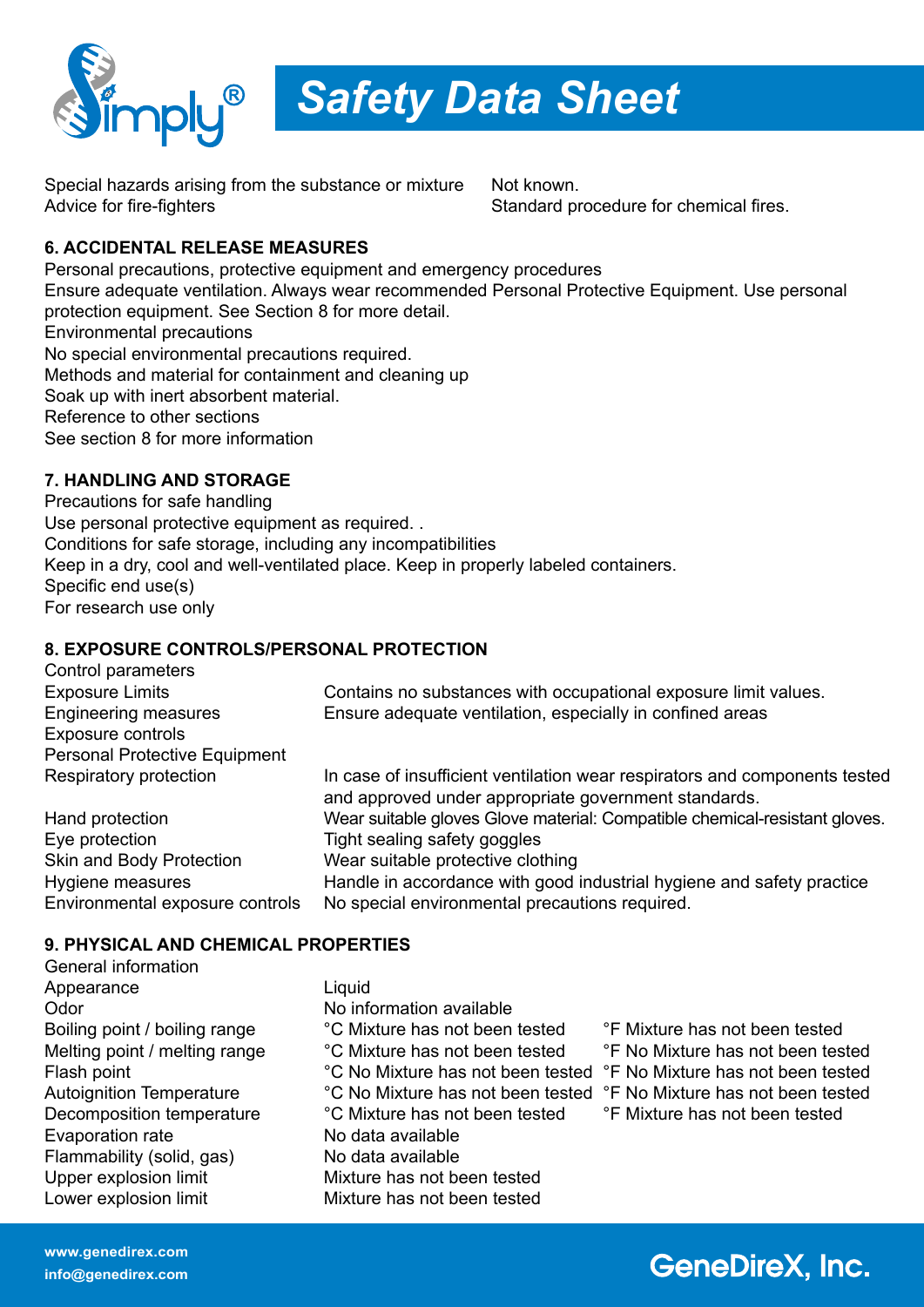

Specific gravity<br>
Solubility<br>
No data available<br>
No data available Partition coefficient: n-octanol/water No data available Other information No data available

#### **10. STABILITY AND REACTIVITY**

Reactivity **None known.** None known. Chemical stability Chemical stability Stable under normal conditions. Conditions to avoid No information available. Hazardous decomposition products No data available

## Possibility of hazardous reactions Hazardous reaction has not been reported. Incompatible materials **No dangerous reaction known under conditions of normal use.**

#### **11. TOXICOLOGICAL INFORMATION**

Principal Routes of Exposure

Information on toxicological effects There is no evidence available indicating acute toxicity.

Irritation Conclusive but not sufficient for classification Corrosivity Conclusive but not sufficient for classification Sensitization Conclusive but not sufficient for classification STOT - Single Exposure Conclusive but not sufficient for classification STOT - Repeated Exposure Conclusive but not sufficient for classification Carcinogenicity Conclusive but not sufficient for classification<br>Mutagenicity Conclusive but not sufficient for classification Conclusive but not sufficient for classification Reproductive toxicity Conclusive but not sufficient for classification Aspiration hazard Conclusive but not sufficient for classification

#### **12. ECOLOGICAL INFORMATION**

Persistence and degradability No information available. Bioaccumulative potential No information available.

Toxicity Contains no substances known to be hazardous to the environment or not degradable in waste water treatment plants. Results of PBT and vPvB assessment This mixture does not contain any substances that are assessed to be a PBT or a vPvB. Other adverse effects No information available.

**GeneDireX, Inc.** 

#### **13. DISPOSAL CONSIDERATIONS**

Waste treatment methods

The generation of waste should be avoided or minimized wherever possible. Empty containers or liners may retain some product residues. This material and its container must be disposed of in according to approved disposal technique. Disposal of this product, its solutions or of any by-products, shall comply with the requirements of all applicable local, regional or national/federal regulations

#### **14. TRANSPORT INFORMATION**

IATA / ADR / DOT-US / IMDG



Vapor Pressure Mixture has not been tested Relative density **Nixture has not been tested** No data available

Explosive properties Mixture has not been tested

**www.genedirex.com info@genedirex.com**